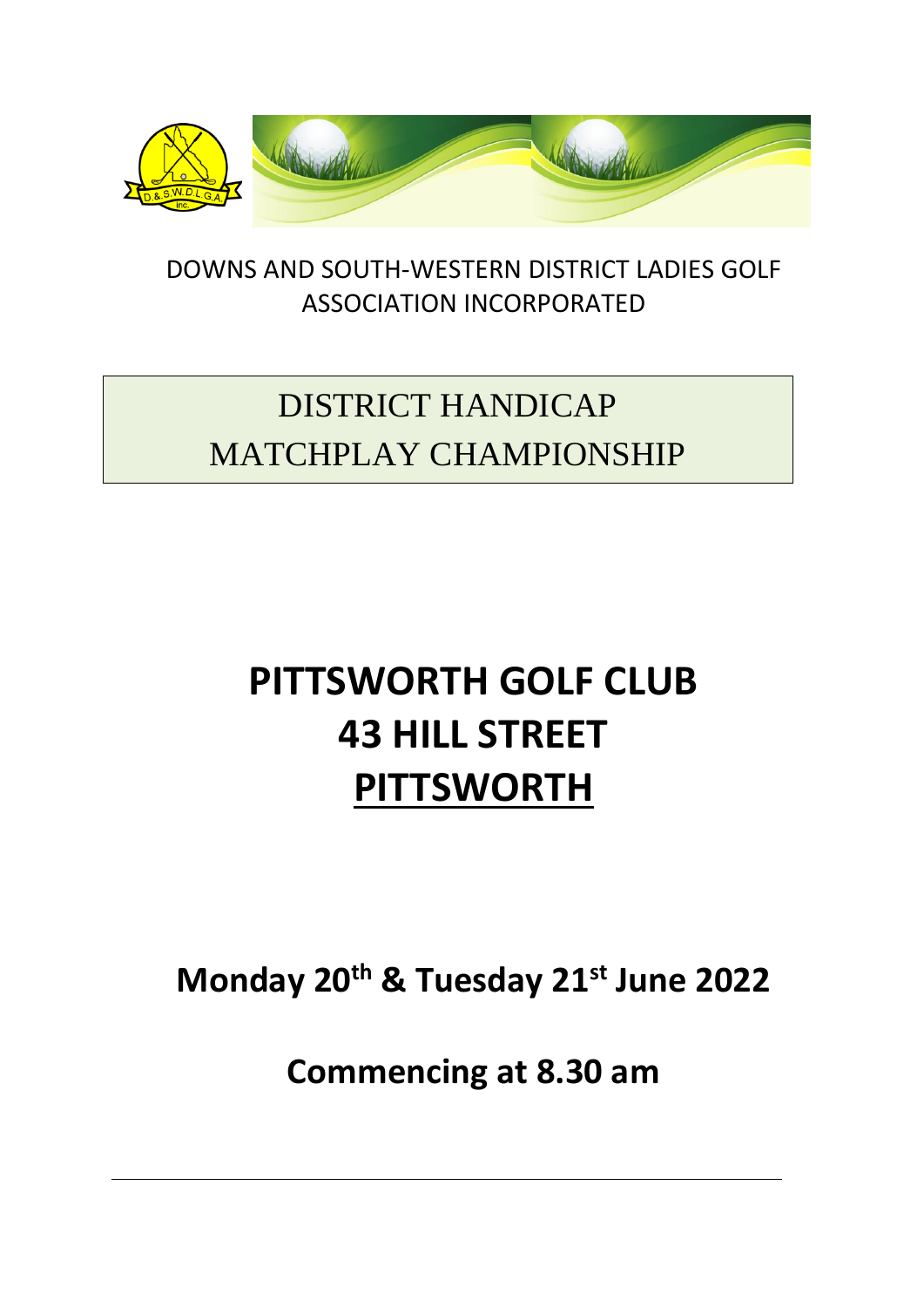

#### DISTRICT HANDICAP MATCHPLAY CHAMPIONSHIP

## **Open to all women players who hold a current GA Handicap**

### **Competition: Match Play (Full Handicap)**

| <b>Silver Division:</b>         | <b>Winner &amp; Runner Up</b>       |
|---------------------------------|-------------------------------------|
| <b>Silver Division Plate:</b>   | Winner & Runner Up                  |
| <b>Bronze 1 Division:</b>       | <b>Winner &amp; Runner Up</b>       |
| <b>Bronze 1 Division Plate:</b> | <b>Plate Winner &amp; Runner Up</b> |
| <b>Bronze 2 Division:</b>       | <b>Winner &amp; Runner Up</b>       |
| <b>Bronze 2 Division Plate:</b> | <b>Plate Winner &amp; Runner Up</b> |

**DOWNS AND SOUTH WESTERN DISTRICT LADIES GOLF ASSOCIATION INCORPORATED Match Committee shall have sole management of the competition with full power to alter or vary any of the conditions should they be deemed desirable.**

**Motorised buggies for hire – Limited number available.**

**Please phone Iris Thompson for Buggy Hire Ph. 0408 369 131**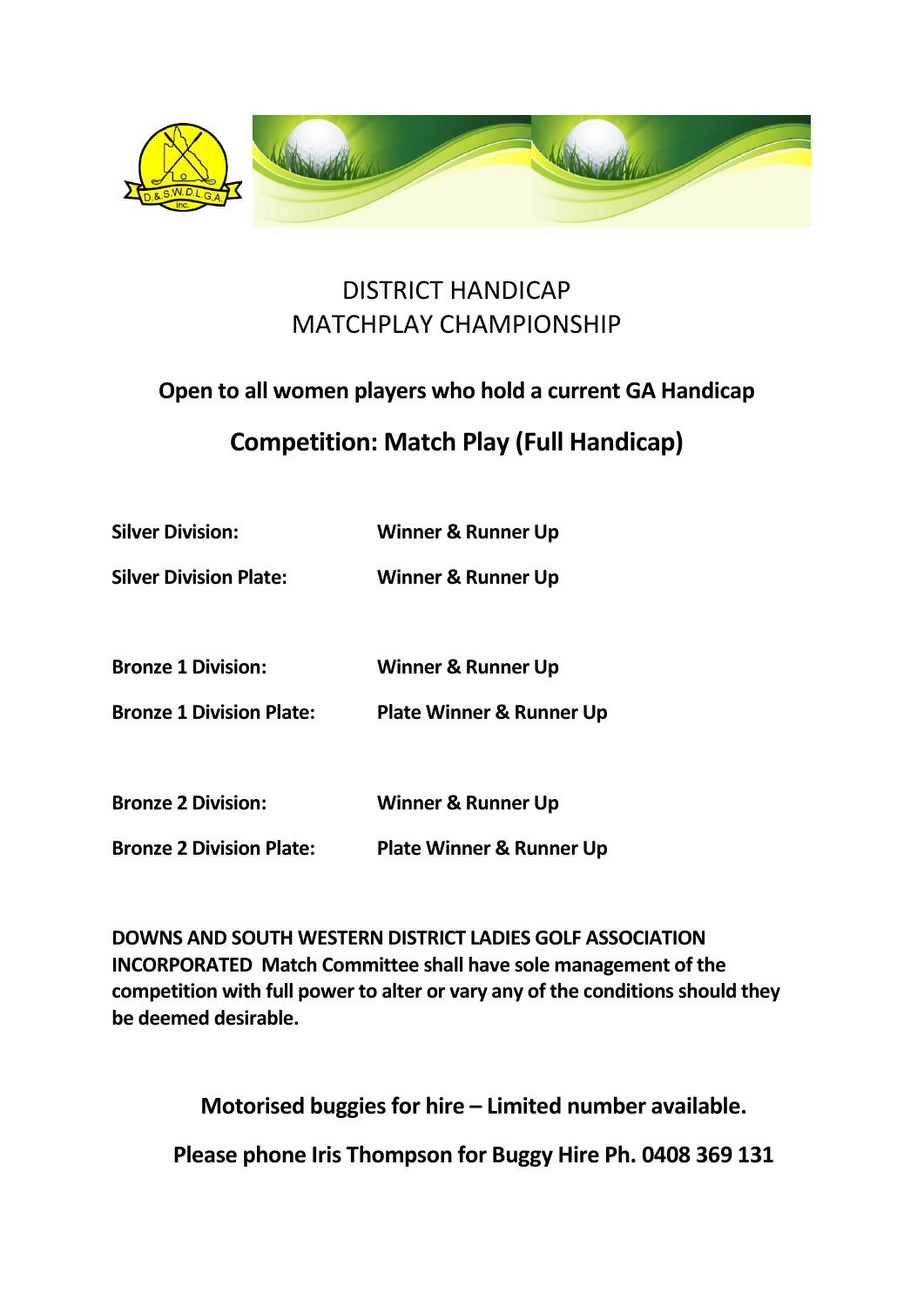

### DISTRICT HANDICAP MATCHPLAY CHAMPIONSHIP

### **CONDITIONS OF PLAY**

- **Publicity: It is a condition of entry that all players assent to references to them, and pictures of them in practice and play being published via any medium including the internet.**
- The Rules of Golf and Local Rules of the Host Club shall be the rules of play during the competition
- ❖ Full handicap difference will apply
- ❖ All handicaps shall be the playing handicap for the Pittsworth Golf Club adjusted from the player's GA handicap as at Friday 25<sup>th</sup> March 2022.
- $\cdot$  Each round to be played until a win or loss result is achieved
- $\cdot$  Protests must be lodged in writing within 15 minutes of completion of the match in question
- Dress regulations of the Host Club must be strictly adhered
- $\cdot$  A competitor shall not knowingly make use of any drug to enhance her performance. Any competitor infringing this may be disqualified
- $\cdot$  Each player will be drawn to play at least 18 holes with a maximum of 36 holes per day
- Motorized buggies are permitted
- ❖ Measuring device permitted
- ❖ Mobile phones should not ring whilst on the course